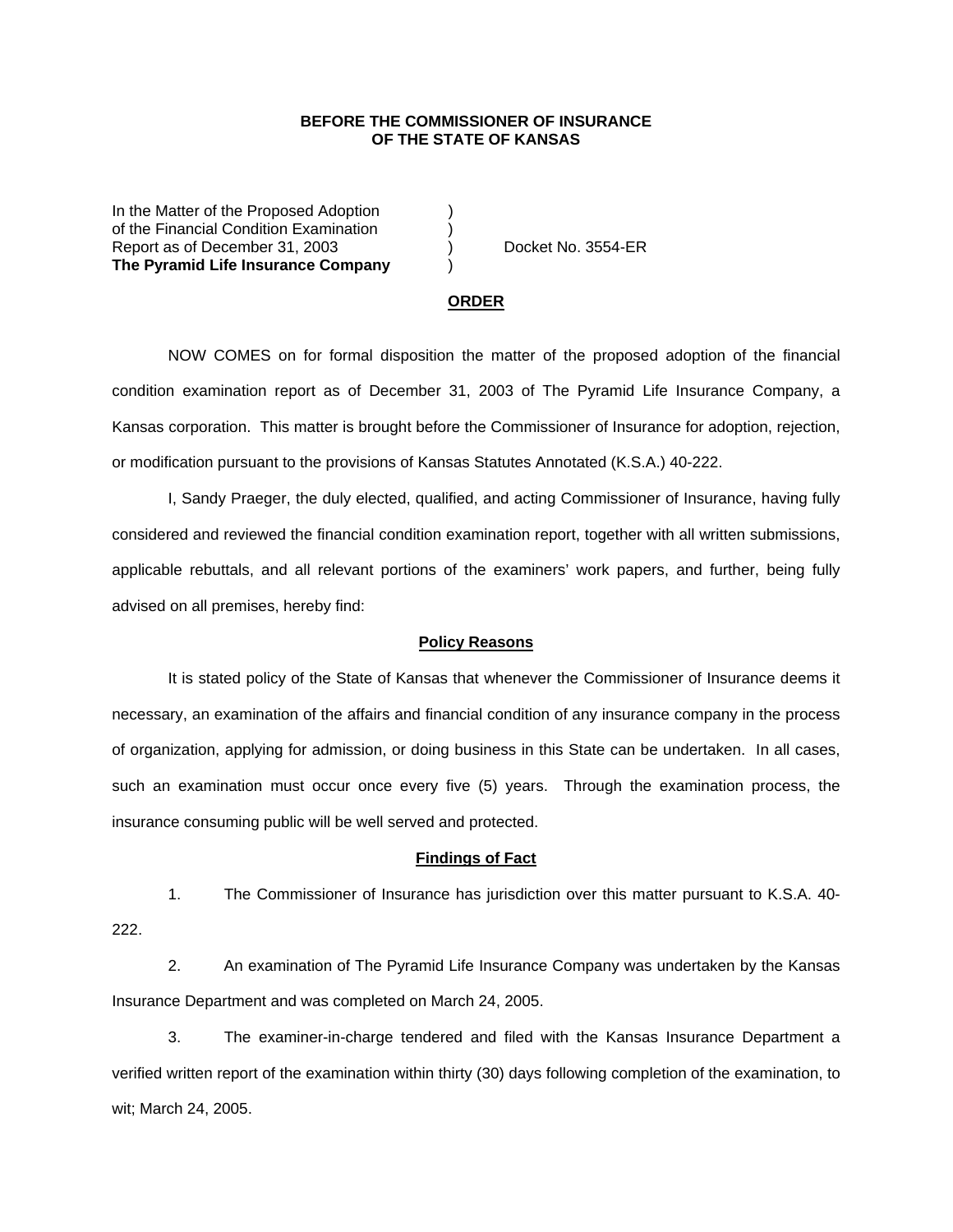4. Following receipt of the verified report, the Kansas Insurance Department transmitted the report to The Pyramid Life Insurance Company on March 24, 2005, with a duly executed notice advising the company of its opportunity to prepare and submit to the Kansas Insurance Department a written submission or rebuttal with respect to any and all matters contained in the report. The Pyramid Life Insurance Company was further advised that any written submission or rebuttal needed to be filed with the Kansas Insurance Department no later than thirty (30) days after receipt of the verified report.

 5. The Pyramid Life Insurance Company filed a written acceptance of the verified report on April 25, 2006.

 6. Based upon the written submission tendered by The Pyramid Life Insurance Company, the company took no exceptions to matters contained in the verified report.

 7. Within thirty (30) days of the end of the time period allowed for written submission or rebuttal, the Commissioner of Insurance fully reviewed the report, together with all written submissions and rebuttals provided by The Pyramid Life Insurance Company. The Commissioner of Insurance further reviewed all relevant workpapers.

 8. No other written submissions or rebuttals were submitted by The Pyramid Life Insurance Company.

## **Conclusion of Law**

9. K.S.A. 40-222(k)(2) provides:

"Within 30 days of the end of the period allowed for the receipt of written submissions or rebuttals, the commissioner shall fully consider and review the report, together with any written submissions or rebuttals and any relevant portions of the examiners workpapers and enter an order:

- (A) Adopting the examination report as filed or with modification or corrections. If the examination report reveals that the company is operating in violation of any law, regulation or prior order of the commissioner, the commissioner may order the company to take any action the commissioner considers necessary and appropriate to cure such violations; or
- (B) rejecting the examination report with directions to the examiners to reopen the examination for purposes of obtaining additional data, documentation or information, and refiling pursuant to subsection (k); or
- (C) call and conduct a fact-finding hearing in accordance with K.S.A. 40-281 and amendments thereto for purposes of obtaining additional documentation, data, information and testimony."